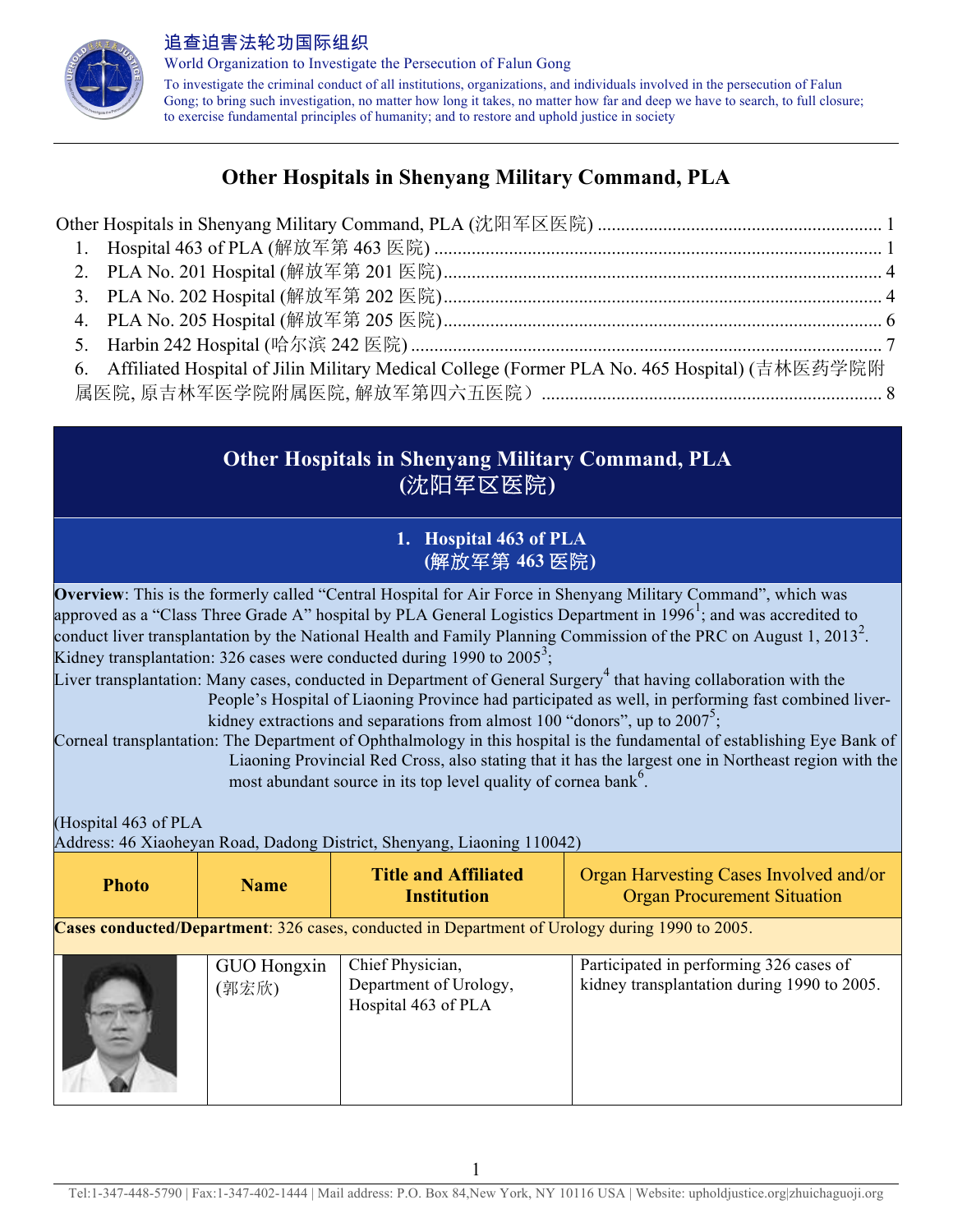

World Organization to Investigate the Persecution of Falun Gong

To investigate the criminal conduct of all institutions, organizations, and individuals involved in the persecution of Falun Gong; to bring such investigation, no matter how long it takes, no matter how far and deep we have to search, to full closure; to exercise fundamental principles of humanity; and to restore and uphold justice in society

| <b>SHI</b> Qixing<br>(石歧兴)   | Deputy Chief Physician,<br>Department of Urology,<br>Hospital 463 of PLA                     | Participated in performing 218 cases of<br>kidney transplantation during January 1999<br>to May 2006.        |
|------------------------------|----------------------------------------------------------------------------------------------|--------------------------------------------------------------------------------------------------------------|
| <b>YUAN</b> Qinmin<br>(袁勤民)  | Physician,<br>Department of Urology,<br>Hospital 463 of PLA                                  | Participated in performing 2 cases of kidney<br>transplantation during January 2000 to<br>December 2008.     |
| LIU Xingkai<br>(刘兴凯)         | Attending Physician,<br>Department of Urology,<br>Hospital 463 of PLA                        | Participated in performing 2 cases of kidney<br>transplantation during January 2000 to<br>December 2008.     |
| YANG Jingjin<br>(杨敬进)        | Deputy Chief Physician,<br>Deputy Director,<br>Department of Urology,<br>Hospital 463 of PLA | Participated in performing 2 cases of kidney<br>transplantation during January 2000 to<br>December 2008.     |
| XU Yanguo<br>(徐延国)           | Department of Urology,<br>Hospital 463 of PLA                                                | Participated in performing 16 cases of kidney<br>transplantation during January 2002 to May<br>2006.         |
| LI Ying<br>(李莹)              | Department of Urology,<br>Hospital 463 of PLA                                                | Participated in performing 12 cases of kidney<br>transplantation during January 1999 to<br>December 2004.    |
| WU Xiaoqian<br>(吴晓倩)         | Department of General<br>Surgery,<br>Hospital 463 of PLA                                     | Participated in performing 87 cases of kidney<br>transplantation up to October 2005.                         |
|                              | <b>Cases conducted/Department: Department of General Surgery</b>                             |                                                                                                              |
| <b>WANG</b> Honglin<br>(王洪林) | Deputy Chief Physician,<br>Department of General<br>Surgery,<br>Hospital 463 of PLA          | Participated in performing many cases of<br>liver transplantation.                                           |
| ZHAO Dongxun<br>(赵东旭)        | Department of General<br>Surgery,<br>Hospital 463 of PLA                                     | Participated in performing fast combined<br>liver-kidney extractions from almost 100<br>"donors" up to 2007. |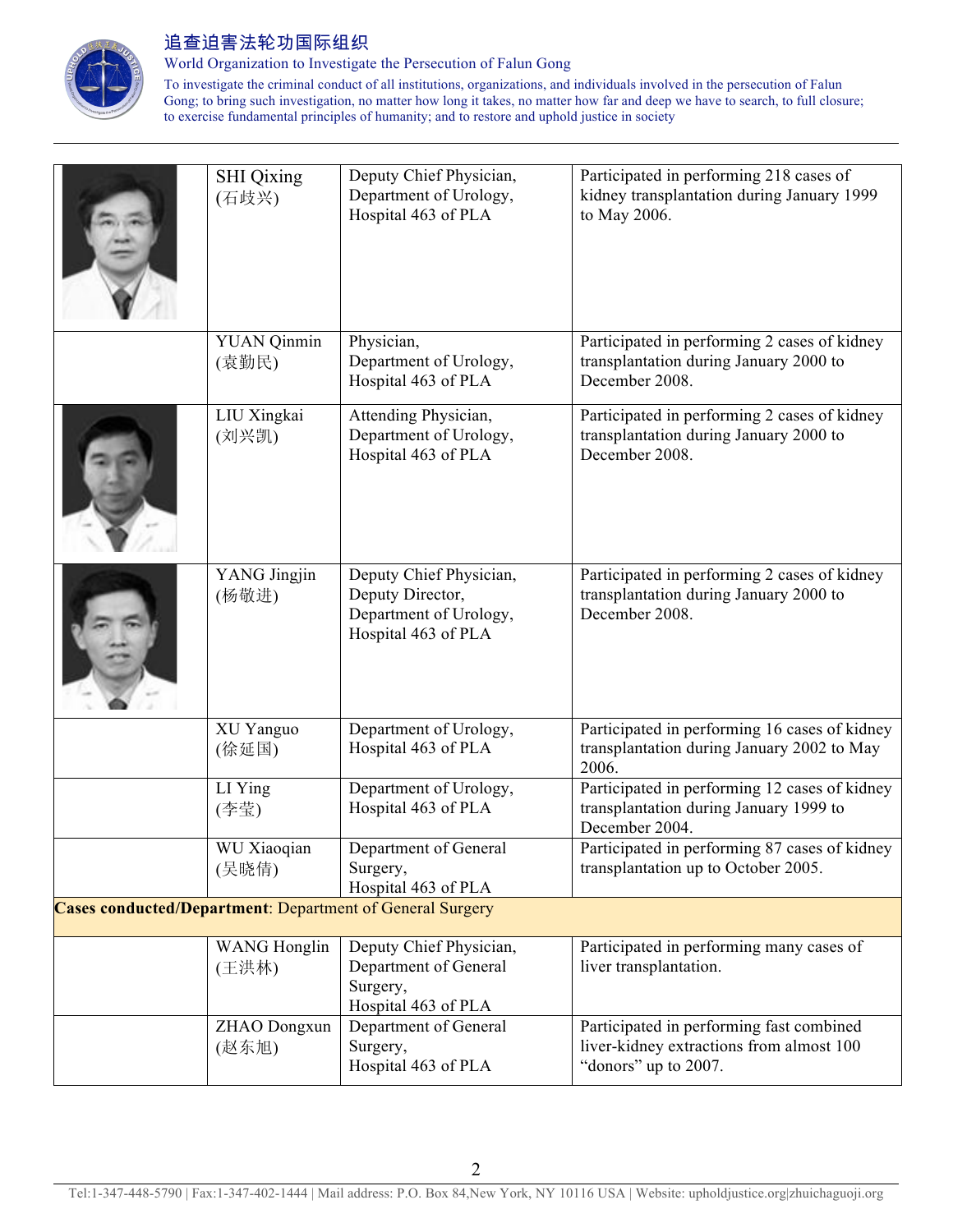

World Organization to Investigate the Persecution of Falun Gong

To investigate the criminal conduct of all institutions, organizations, and individuals involved in the persecution of Falun Gong; to bring such investigation, no matter how long it takes, no matter how far and deep we have to search, to full closure; to exercise fundamental principles of humanity; and to restore and uphold justice in society

#### **Cases conducted/Department**: Eye Bank, having the largest, the most abundant source of cornea bank in Northeast region with the top level quality.

|                         | FAN Zhongyi<br>(范忠义) | Chief Physician,<br>Department of<br>Ophthalmology,<br>Hospital 463 of PLA     | Participated in performing 32 cases (32 eyes)<br>of penetrating corneal transplantation during<br>2003 to 2007; in performing 16 cases of deep<br>lamellar endothelial keratoplasty during 2005<br>to June 2008. |
|-------------------------|----------------------|--------------------------------------------------------------------------------|------------------------------------------------------------------------------------------------------------------------------------------------------------------------------------------------------------------|
|                         | LI Ang<br>(李昂)       | Attending Physician,<br>Department of<br>Ophthalmology,<br>Hospital 463 of PLA | Participated in performing 32 cases (32 eyes)<br>of penetrating corneal transplantation during<br>2003 to 2007; in performing 16 cases of deep<br>lamellar endothelial keratoplasty during 2005<br>to June 2008. |
|                         | WEI Xiaowen<br>(魏晓雯) | Department of<br>Ophthalmology,<br>Hospital 463 of PLA                         | Participated in performing 32 cases (32 eyes)<br>of penetrating corneal transplantation during<br>2003 to 2007.                                                                                                  |
|                         | ZHANG Shuqi<br>(张淑琦) | Department of<br>Ophthalmology,<br>Hospital 463 of PLA                         | Participated in performing 32 cases (32 eyes)<br>of penetrating corneal transplantation during<br>2003 to 2007.                                                                                                  |
|                         | SU Dongfeng<br>(苏东风) | Department of<br>Ophthalmology,<br>Hospital 463 of PLA                         | Participated in performing 32 cases (32 eyes)<br>of penetrating corneal transplantation during<br>2003 to 2007.                                                                                                  |
|                         | LAN Ping<br>(蓝平)     | Department of<br>Ophthalmology,<br>Hospital 463 of PLA                         | Participated in performing 32 cases (32 eyes)<br>of penetrating corneal transplantation during<br>2003 to 2007.                                                                                                  |
| <b>Back to Contents</b> |                      |                                                                                |                                                                                                                                                                                                                  |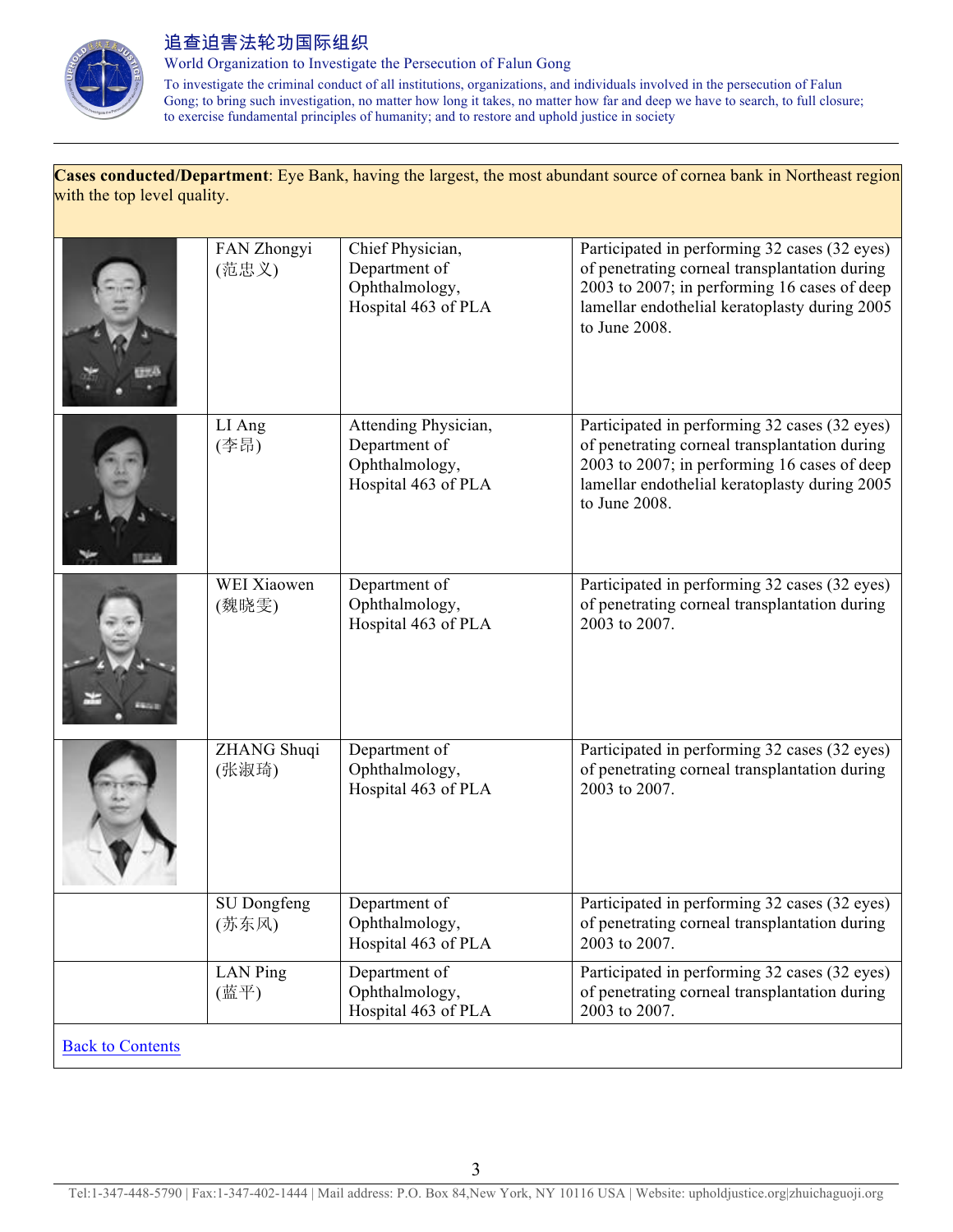

World Organization to Investigate the Persecution of Falun Gong

To investigate the criminal conduct of all institutions, organizations, and individuals involved in the persecution of Falun Gong; to bring such investigation, no matter how long it takes, no matter how far and deep we have to search, to full closure; to exercise fundamental principles of humanity; and to restore and uphold justice in society

### **2. PLA No. 201 Hospital (**解放军第 **201** 医院**)**

**Overview**: This is a "Class Three Grade A" general hospital that got this accreditation in the most early stage from the Ministry of Health of the PRC<sup>7</sup>, but was not accredited to conduct organ transplantation due to not passing the qualification review by the Ministry of Health of the PRC in 2007.

Kidney transplantation: 45 cases, conducted during 1990 to  $2006^8$ ; as reported, 254 cases were conducted by an attending physician, Changchun Zhen (director of Department of Urology) who was in charge of performing kidney transplantation (and provided training to physicians of transplant surgery) and the hospital had got more than 5,000,000.00 RMB profit from this core department (for transplantation service)<sup>9</sup> .

(PLA No. 201 Hospital

Address: 148 Weiguo Road, Baita District, Liaoyang, Liaoning 111000)

| Photo | <b>Name</b> | <b>Title and Affiliated</b><br><b>Institution</b> | Organ Harvesting Cases Involved and/or<br><b>Organ Procurement Situation</b> |
|-------|-------------|---------------------------------------------------|------------------------------------------------------------------------------|
|-------|-------------|---------------------------------------------------|------------------------------------------------------------------------------|

**Cases conducted/Department:** 45 cases in total, in Department of Urology, during 1990 to 2006.

| <b>ZHEN</b>          | Department of Urology, | Participated in performing 26 cases of kidney |
|----------------------|------------------------|-----------------------------------------------|
| Changchun            | PLA No. 201 Hospital   | transplantation during March 1997 to May      |
| (甄长春)                |                        | 2006.                                         |
| ZHANG Wujie          | Department of Urology, | Participated in performing 45 cases of kidney |
| (张武杰)                | PLA No. 201 Hospital   | transplantation during 1990 to 2006.          |
| <b>JIANG</b> Liangbo | Department of Urology, | Participated in performing 26 cases of kidney |
| (姜良波)                | PLA No. 201 Hospital   | transplantation during March 1997 to May      |
|                      |                        | 2006.                                         |
| HE Ren               | Department of Urology, | Participated in performing 26 cases of kidney |
| (何韧)                 | PLA No. 201 Hospital   | transplantation during March 1997 to May      |
|                      |                        | 2006.                                         |

Back to Contents

# **3. PLA No. 202 Hospital (**解放军第 **202** 医院**)**

**Overview**: This is a "Class Three Grade A" general hospital<sup>10</sup>, which was not accredited to conduct organ transplantation due to not passing the qualification review by the Ministry of Health of the PRC in 2007. Liver and kidney transplantation is being conducted in this hospital $11$ .

Kidney transplantation: Many difficult urinary surgical procedures, such as kidney transplantation, were conducted in the Department of Urology during 1980s to 1990s. Accumulating rich clinical experience since then, the Department has a profound impact especially on autologous and allogeneic testis transplantation in the medical scope of PLA, with more than  $1,000$  cases conducted<sup>12</sup>.

(PLA No. 202 Hospital

Address: 5 Guangrong Street, Heping district, Shenyang, Liaoning 110003)

| <b>Photo</b> | <b>Name</b> | <b>Title and Affiliated</b><br><b>Institution</b> | Organ Harvesting Cases Involved and/or<br><b>Organ Procurement Situation</b> |
|--------------|-------------|---------------------------------------------------|------------------------------------------------------------------------------|
|--------------|-------------|---------------------------------------------------|------------------------------------------------------------------------------|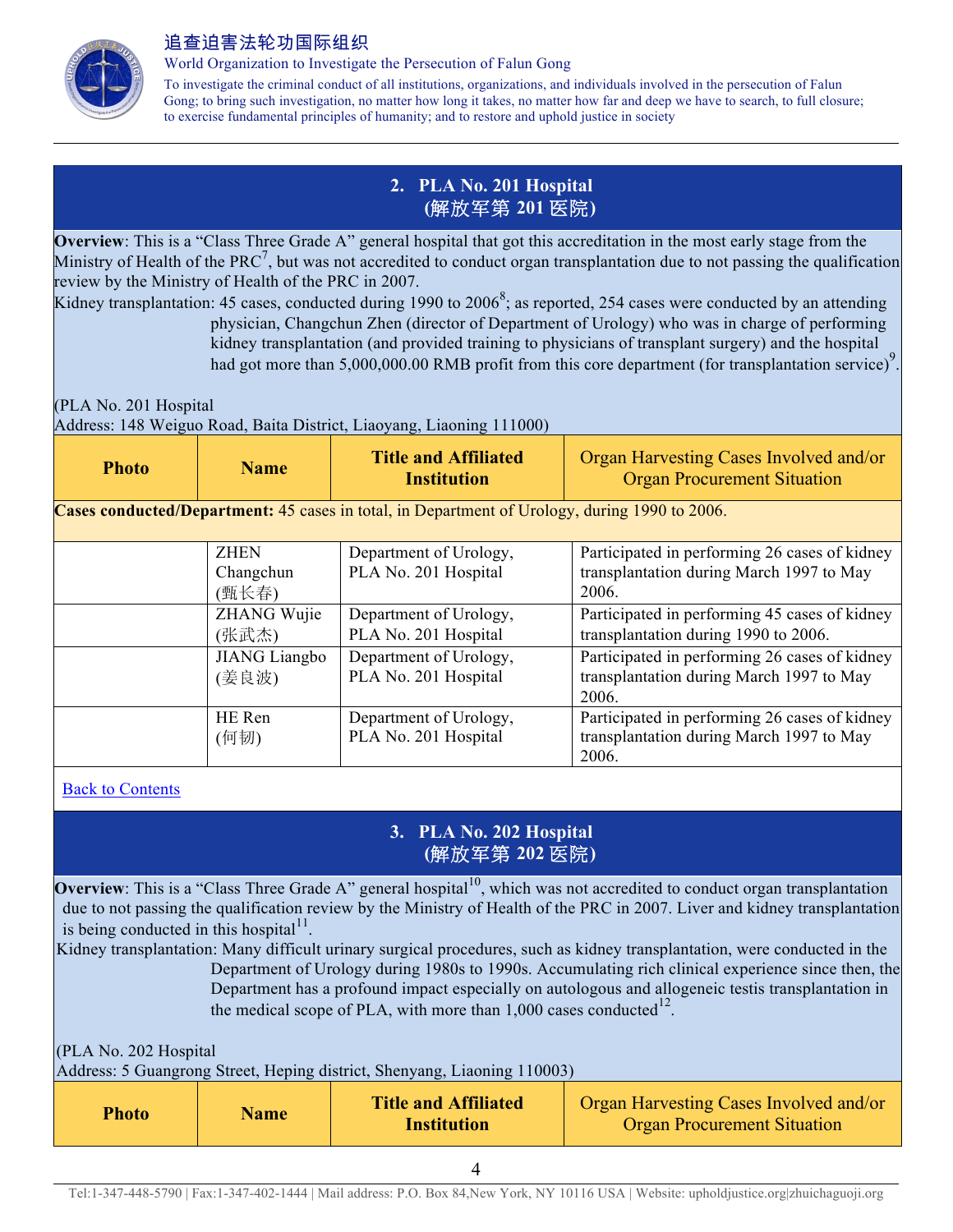

World Organization to Investigate the Persecution of Falun Gong

To investigate the criminal conduct of all institutions, organizations, and individuals involved in the persecution of Falun Gong; to bring such investigation, no matter how long it takes, no matter how far and deep we have to search, to full closure; to exercise fundamental principles of humanity; and to restore and uphold justice in society

#### **Cases conducted/Department:** Kidney transplantation, conducted in Department of Urology with accumulated rich clinical experience as stated, especially over 1,000 cases of autologous and allogeneic testis transplantation have been performed after the Department started the conduction.

| <b>SUN Gang</b><br>(孙刚)          | Deputy Chief Physician,<br>Department of Pediatric<br>Urology,<br>PLA No. 202 Hospital                                                                          | Participated in performing kidney<br>transplantation (the number of cases, to be<br>investigated). |
|----------------------------------|-----------------------------------------------------------------------------------------------------------------------------------------------------------------|----------------------------------------------------------------------------------------------------|
| <b>WANG</b> Dequan<br>(王德权)      | Chief Physician,<br>Department of Urology,<br>PLA No. 202 Hospital                                                                                              | Participated in performing kidney<br>transplantation (the number of cases, to be<br>investigated). |
|                                  | Cases conducted/Department: Department of Hepatobiliary Surgery                                                                                                 |                                                                                                    |
| CAI Xiangjun<br>(蔡相军)            | Chief Physician,<br>Department of Hepatobiliary<br>Surgery;<br>Director,<br>Department of General<br>Surgery, Hepatobiliary<br>Surgery,<br>PLA No. 202 Hospital | Participated in performing liver<br>transplantation (the number of cases, to be<br>investigated).  |
| <b>WANG Kefu</b><br>(王克夫)        | Deputy Chief Physician,<br>Department of Hepatobiliary<br>Surgery,<br>PLA No. 202 Hospital                                                                      | Participated in performing liver<br>transplantation (the number of cases, to be<br>investigated).  |
| <b>XIONG</b><br>Renging<br>(熊仁青) | Deputy Chief Physician,<br>Department of Hepatobiliary<br>Surgery,<br>PLA No. 202 Hospital                                                                      | Participated in performing liver<br>transplantation (the number of cases, to be<br>investigated).  |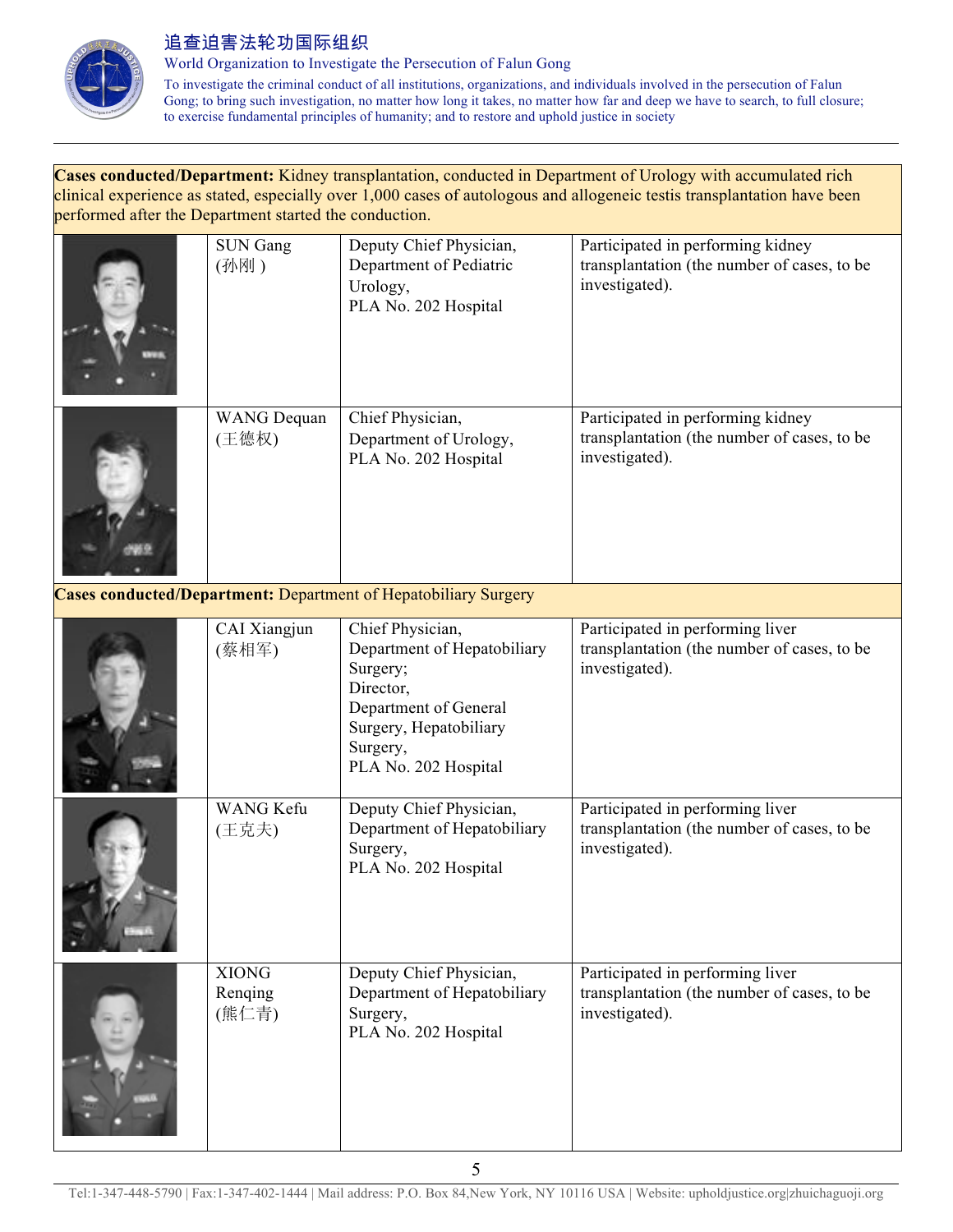

Rongshan (陈荣山)

World Organization to Investigate the Persecution of Falun Gong

To investigate the criminal conduct of all institutions, organizations, and individuals involved in the persecution of Falun Gong; to bring such investigation, no matter how long it takes, no matter how far and deep we have to search, to full closure; to exercise fundamental principles of humanity; and to restore and uphold justice in society

|                                                                                                              |                               | <b>Cases conducted/Department: Department of Ophthalmology</b>                                                                                                                                                                                               |                                                                                                                                                                                                                                                  |  |
|--------------------------------------------------------------------------------------------------------------|-------------------------------|--------------------------------------------------------------------------------------------------------------------------------------------------------------------------------------------------------------------------------------------------------------|--------------------------------------------------------------------------------------------------------------------------------------------------------------------------------------------------------------------------------------------------|--|
|                                                                                                              | LIU Xin<br>(刘昕)               | Deputy Chief Physician,<br>Former Director,<br>Department of<br>Ophthalmology,<br>PLA No. 202 Hospital                                                                                                                                                       | Participated in performing corneas<br>transplantation (the number of cases, to be<br>investigated).                                                                                                                                              |  |
| <b>Back to Contents</b>                                                                                      |                               |                                                                                                                                                                                                                                                              |                                                                                                                                                                                                                                                  |  |
|                                                                                                              |                               | 4. PLA No. 205 Hospital<br>(解放军第 205 医院)                                                                                                                                                                                                                     |                                                                                                                                                                                                                                                  |  |
| (PLA No. 205 Hospital                                                                                        |                               | passing the qualification review by the Ministry of Health of the PRC in 2007.<br>Kidney transplantation: 632 cases were conducted during July 1991 to December $2006^{14}$ .<br>Address: 9, Section 2, Chongqing Road, Guta Area, Jinzhou, Liaoning 121001) | Overview: This is one among those "Class Three Grade A" hospitals that were approved in the most early stage by PLA<br>General Logistics Department (in 1994) <sup>13</sup> ; but was not accredited to conduct organ transplantation due to not |  |
| <b>Photo</b>                                                                                                 | <b>Name</b>                   | <b>Title and Affiliated</b><br><b>Institution</b>                                                                                                                                                                                                            | Organ Harvesting Cases Involved and/or<br><b>Organ Procurement Situation</b>                                                                                                                                                                     |  |
| Cases conducted/Department: 632 cases in total, in Department of Urology, during July 1991 to December 2006. |                               |                                                                                                                                                                                                                                                              |                                                                                                                                                                                                                                                  |  |
|                                                                                                              | <b>JIN Xiangyang</b><br>(金向阳) | Department of Urology,<br>PLA No. 205 Hospital                                                                                                                                                                                                               | Participated in performing 106 cases of<br>kidney transplantation during July 1991 to<br>April 2005.                                                                                                                                             |  |
|                                                                                                              | <b>CHEN</b>                   | Department of Urology,                                                                                                                                                                                                                                       | Participated in performing 112 cases of                                                                                                                                                                                                          |  |

PLA No. 205 Hospital

Tel:1-347-448-5790 | Fax:1-347-402-1444 | Mail address: P.O. Box 84,New York, NY 10116 USA | Website: upholdjustice.org|zhuichaguoji.org

kidney transplantation during 1999 to June

2001.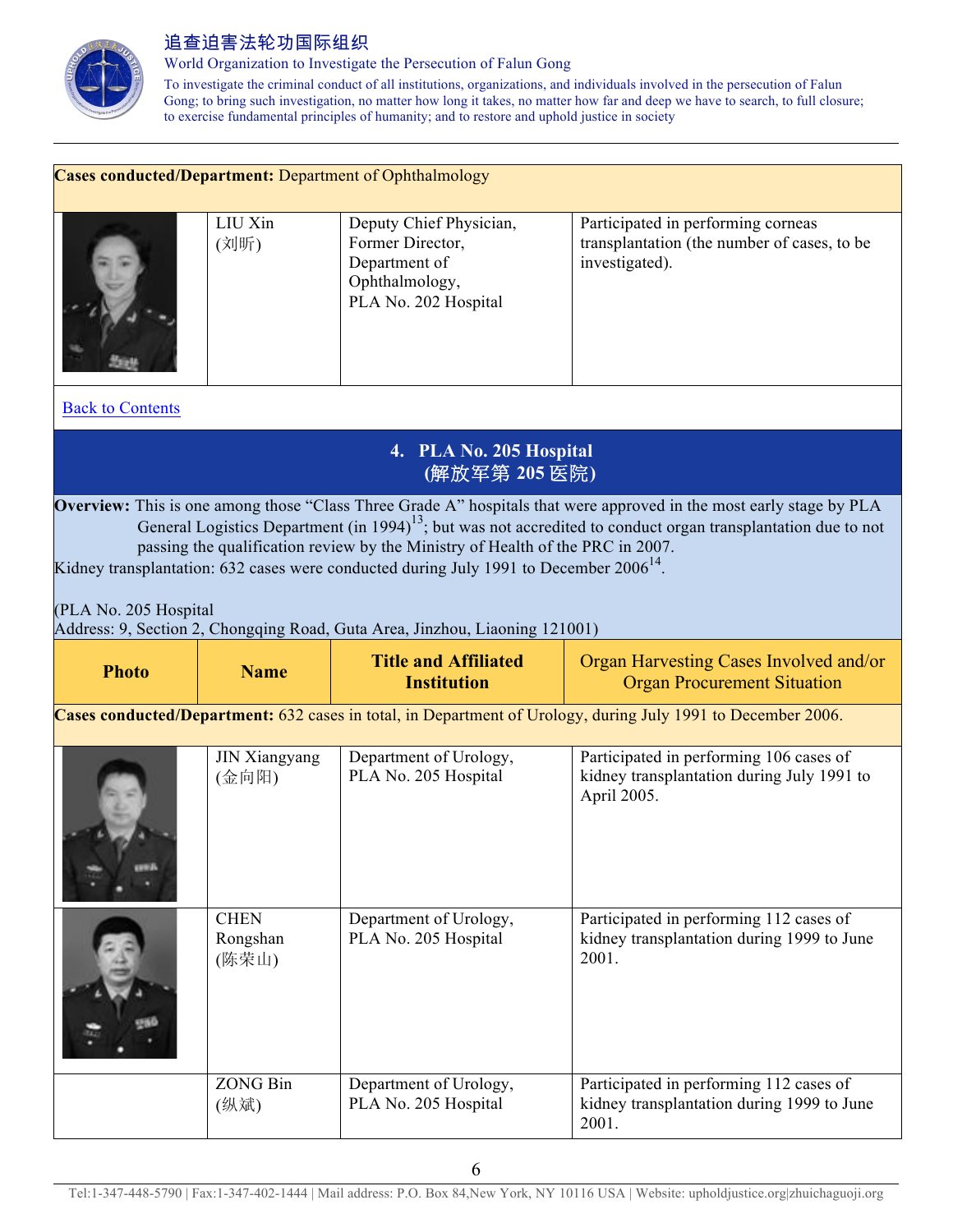

World Organization to Investigate the Persecution of Falun Gong

To investigate the criminal conduct of all institutions, organizations, and individuals involved in the persecution of Falun Gong; to bring such investigation, no matter how long it takes, no matter how far and deep we have to search, to full closure; to exercise fundamental principles of humanity; and to restore and uphold justice in society

| MIAO Huanyu<br>(苗环宇)      | Department of Urology,<br>PLA No. 205 Hospital | Participated in performing 112 cases of<br>kidney transplantation during 1999 to June<br>2001.         |
|---------------------------|------------------------------------------------|--------------------------------------------------------------------------------------------------------|
| WANG Jia<br>(王佳)          | Department of Urology,<br>PLA No. 205 Hospital | Participated in performing 13 cases of kidney<br>transplantation during July 1991 to<br>December 2006. |
| <b>ZHANG Yang</b><br>(张洋) | Department of Urology,<br>PLA No. 205 Hospital | Participated in performing 106 cases of<br>kidney transplantation during 1999 to June<br>2001.         |
| JI Xiaoping<br>(纪小平)      | Department of Urology,<br>PLA No. 205 Hospital | Participated in performing 13 cases of kidney<br>transplantation during July 1991 to<br>December 2006. |
| PANG Xiaobo<br>(庞晓波)      | Department of Urology,<br>PLA No. 205 Hospital | Participated in performing 112 cases of<br>kidney transplantation during 1999 to June<br>2001.         |
| <b>CHEN</b> Bing<br>(陈兵)  | Department of Urology,<br>PLA No. 205 Hospital | Participated in performing 106 cases of<br>kidney transplantation during July 1991 to<br>April 2005.   |

#### Back to Contents

## **5. Harbin 242 Hospital (**哈尔滨 **242** 医院**)**

**Overview:** This is a "Class Three Grade A" general hospital<sup>15</sup>, which was not accredited to conduct organ transplantation due to not passing the qualification review by the Ministry of Health of the PRC in 2007. Kidney transplantation: 68 cases were conducted during 1998 to the end of  $2005^{16}$ .

(Harbin 242 Hospital

Address: 3 Weijian Street, Pingfang District, Harbin, Heilongjiang 150066)

| Photo | <b>Name</b> | <b>Title and Affiliated</b><br><b>Institution</b> | Organ Harvesting Cases Involved and/or<br><b>Organ Procurement Situation</b> |
|-------|-------------|---------------------------------------------------|------------------------------------------------------------------------------|
|-------|-------------|---------------------------------------------------|------------------------------------------------------------------------------|

**Cases conducted/Department:** 68 cases, in Department of Urology, during 1998 to the end of 2005.

| LI Xiaozhong | Chief Physician,       | Participated in performing 66 cases of    |
|--------------|------------------------|-------------------------------------------|
| (李孝忠)        | Director,              | kidney transplantation; in performing one |
|              | Department of Urology, | case of combined kidney-pancreas          |
|              | Harbin 242 Hospital    | transplantation.                          |
| SU Weiling   | Department of Urology, | Participated in performing 68 cases of    |
| (苏伟玲)        | Harbin 242 Hospital    | kidney transplantation during 1998 to the |
|              |                        | end of 2005.                              |
| PANG Zhuo    | Department of Urology, | Participated in performing 68 cases of    |
| (庞卓)         | Harbin 242 Hospital    | kidney transplantation during 1998 to the |
|              |                        | end of 2005.                              |

Back to Contents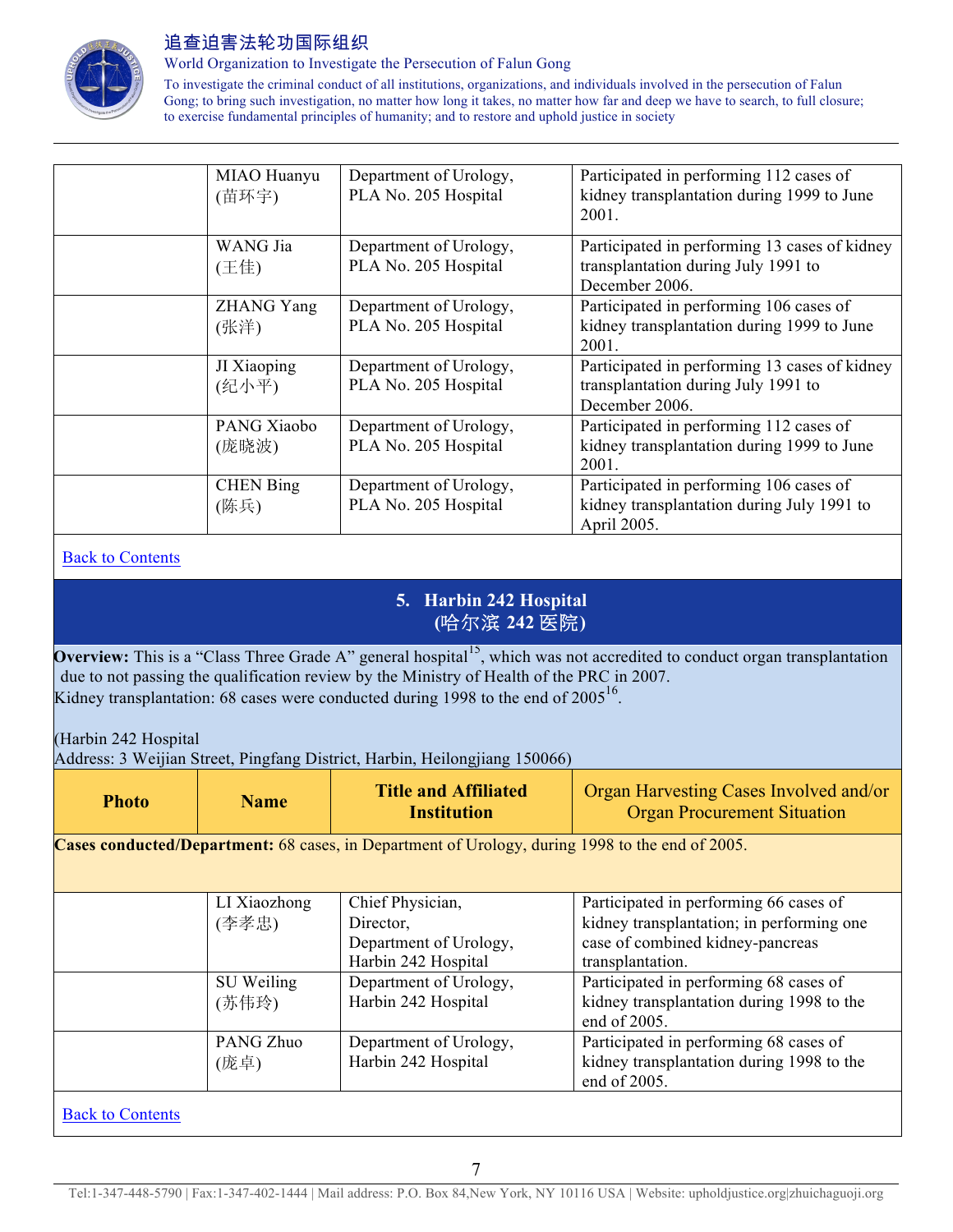

World Organization to Investigate the Persecution of Falun Gong

To investigate the criminal conduct of all institutions, organizations, and individuals involved in the persecution of Falun Gong; to bring such investigation, no matter how long it takes, no matter how far and deep we have to search, to full closure; to exercise fundamental principles of humanity; and to restore and uphold justice in society

### **6. Affiliated Hospital of Jilin Military Medical College (Former PLA No. 465 Hospital) (**吉林医药学院附属医院**,** 原吉林军医学院附属医院**,** 解放军第四六五医院)

**Overview:** Affiliated Hospital of Jilin Military Medical College formerly was PLA No. 465 Hospital (also called "Jilin Medical College Fourth Military Medical University")<sup>17</sup>. It was approved to be a "Class Three Grade A" hospital by the Ministry of Health of the PRC in 1996<sup>18</sup>; but was not accredited to conduct organ transplantation due to not passing the qualification review by the Ministry of Health of the PRC in 2007.

Kidney transplantation: 291 cases of cadaveric kidney transplantation were conducted during May 1987 to September

2001<sup>19</sup>; 120 cases of kidney transplantation for patients (age  $> 50$  yrs) conducted during 1992 to  $2003^{20}$ ;

Combined transplantation: One case of combined heart-lung transplantation was conducted by this hospital having collaboration with  $106^{th}$  Hospital of PLA on January 15, 2001<sup>21</sup>;

Corneal transplantation: The first hospital in Jilin district that perform the transplantation<sup>22</sup>

**(**Affiliated Hospital of Jilin Military Medical College (Former PLA No. 465 Hospital) Address: 81 Huashan Road, Fengman District, Jilin, Jilin 132013**)**

| <b>Photo</b>                                                                                                                                                                                                  | <b>Name</b>                      | <b>Title and Affiliated</b><br><b>Institution</b>                                                                              | Organ Harvesting Cases Involved and/or<br><b>Organ Procurement Situation</b>           |  |  |  |
|---------------------------------------------------------------------------------------------------------------------------------------------------------------------------------------------------------------|----------------------------------|--------------------------------------------------------------------------------------------------------------------------------|----------------------------------------------------------------------------------------|--|--|--|
| Cases conducted/Department: 291 cases, in Department of Urology, during May 1987 to September 2001, while 120<br>cases of kidney transplantation for patients (age $> 50$ yrs) conducted during 1992 to 2003. |                                  |                                                                                                                                |                                                                                        |  |  |  |
|                                                                                                                                                                                                               | <b>WANG</b><br>Bingfeng<br>(王冰峰) | Deputy Chief Physician,<br>Associate Professor;<br>Vice President,<br>Affiliated Hospital of Jilin<br>Military Medical College | Specialized in kidney transplantation.                                                 |  |  |  |
|                                                                                                                                                                                                               | <b>ZHANG Jing</b><br>(张静)        | Department of Urology,<br>Affiliated Hospital of Jilin<br>Military Medical College                                             | Participated in performing 120 cases of<br>kidney transplantation during 1992 to 2003. |  |  |  |
|                                                                                                                                                                                                               | <b>WANG</b><br>Fenghua<br>(王凤华)  | Department of Urology,<br>Affiliated Hospital of Jilin<br>Military Medical College                                             | Participated in performing 120 cases of<br>kidney transplantation during 1992 to 2003. |  |  |  |
|                                                                                                                                                                                                               | WANG Junhui<br>(王军辉)             | Department of Urology,<br>Affiliated Hospital of Jilin<br>Military Medical College                                             | Participated in performing 120 cases of<br>kidney transplantation during 1992 to 2003. |  |  |  |
|                                                                                                                                                                                                               | <b>DENG Hong</b><br>(邓宏)         | Department of Urology,<br>Affiliated Hospital of Jilin<br>Military Medical College                                             | Participated in performing 18 cases of<br>kidney transplantation up to January 2003.   |  |  |  |
|                                                                                                                                                                                                               | CUI Xiaohui<br>(崔晓会)             | Department of Urology,<br>Affiliated Hospital of Jilin<br>Military Medical College                                             | Participated in performing 18 cases of<br>kidney transplantation up to January 2003.   |  |  |  |
|                                                                                                                                                                                                               | <b>TANG Huayong</b><br>(唐化勇)     | Department of Urology,<br>Affiliated Hospital of Jilin<br>Military Medical College                                             | Participated in performing 18 cases of<br>kidney transplantation up to January 2003    |  |  |  |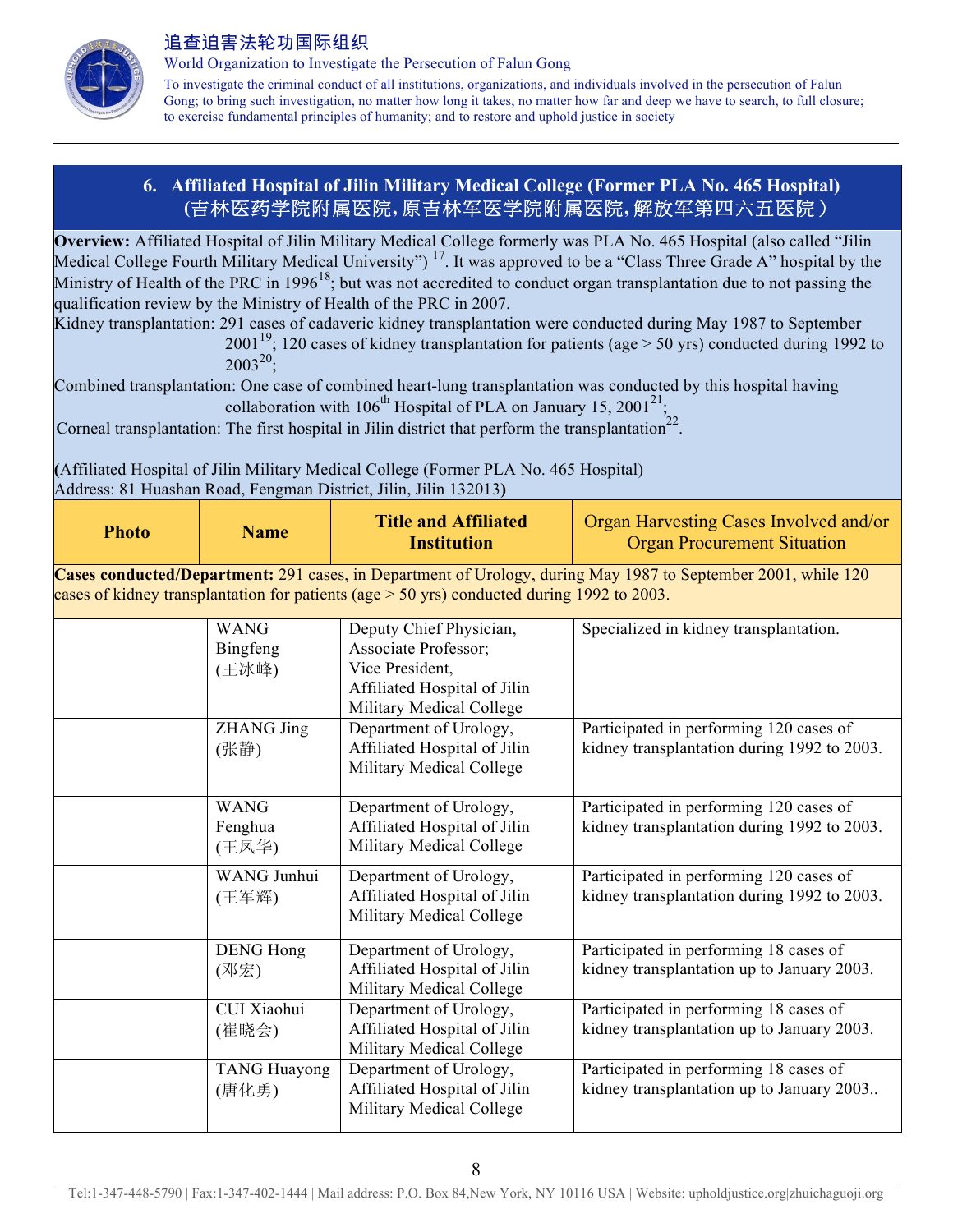

World Organization to Investigate the Persecution of Falun Gong

To investigate the criminal conduct of all institutions, organizations, and individuals involved in the persecution of Falun Gong; to bring such investigation, no matter how long it takes, no matter how far and deep we have to search, to full closure; to exercise fundamental principles of humanity; and to restore and uphold justice in society

|                                                                                                             | <b>TANG Ruixian</b><br>(唐锐先) | Department of Urology,<br>Affiliated Hospital of Jilin<br>Military Medical College                                                    | Participated in performing 18 cases of<br>kidney transplantation up to January 2003                                                                                                                                                             |  |  |
|-------------------------------------------------------------------------------------------------------------|------------------------------|---------------------------------------------------------------------------------------------------------------------------------------|-------------------------------------------------------------------------------------------------------------------------------------------------------------------------------------------------------------------------------------------------|--|--|
|                                                                                                             | YAN Hongliang<br>(闫宏亮)       | Department of Urology,<br>Affiliated Hospital of Jilin<br>Military Medical College                                                    | Participated in performing 291 cases of<br>kidney transplantation during May 1987 to<br>September 2001.                                                                                                                                         |  |  |
|                                                                                                             | <b>WANG</b> Liguo<br>(王立国)   | Deputy Chief Physician,<br>Associate Professor,<br>Department of Urology,<br>Affiliated Hospital of Jilin<br>Military Medical College | Participated in performing 291 cases of<br>kidney transplantation during May 1987 to<br>September 2001;<br>Participated in performing extraction of<br>kidneys for 96 cases of transplantation from<br>"donors" during August 1984 to May 2004. |  |  |
|                                                                                                             | <b>WANG Qiang</b><br>(王强)    | Department of Urology,<br>Affiliated Hospital of Jilin<br>Military Medical College                                                    | Participated in performing 291 cases of<br>kidney transplantation during May 1987 to<br>September 2001.                                                                                                                                         |  |  |
|                                                                                                             | GAO Zhanjun<br>(高占军)         | Department of Urology,<br>Affiliated Hospital of Jilin<br>Military Medical College                                                    | Participated in performing 105 cases of<br>kidney transplantation up to 2002.                                                                                                                                                                   |  |  |
|                                                                                                             | LIU Jianping<br>(刘建平)        | Department of Urology,<br>Affiliated Hospital of Jilin<br>Military Medical College                                                    | Participated in performing 291 cases of<br>kidney transplantation during May 1987 to<br>September 2001.                                                                                                                                         |  |  |
| Cases conducted/Department: One case of combined heart-lung transplantation, conducted on January 15, 2001. |                              |                                                                                                                                       |                                                                                                                                                                                                                                                 |  |  |
|                                                                                                             | LI Xue<br>(李学)               | Department of Anesthesiology,<br>Affiliated Hospital of Jilin<br>Military Medical College                                             | Participated in performing one case of<br>combined heart-lung transplantation on<br>January 15, 2001, as well as in performing<br>combined heart-lung extractions from a<br>"donor".                                                            |  |  |
|                                                                                                             | ZHOU Songhua<br>(周松花)        | Department of Anesthesiology,<br>Affiliated Hospital of Jilin<br>Military Medical College                                             | Participated in performing one case of<br>combined heart-lung transplantation on<br>January 15, 2001, as well as in performing<br>combined heart-lung extractions from a<br>"donor".                                                            |  |  |
|                                                                                                             | LI Xingbo<br>(李兴波)           | Department of Anesthesiology,<br>Affiliated Hospital of Jilin<br>Military Medical College                                             | Participated in performing one case of<br>combined heart-lung transplantation on<br>January 15, 2001, as well as in performing<br>combined heart-lung extractions from a<br>"donor".                                                            |  |  |
|                                                                                                             | XU Jing<br>(徐晶)              | Department of Anesthesiology,<br>Affiliated Hospital of Jilin<br>Military Medical College                                             | Participated in performing one case of<br>combined heart-lung transplantation on<br>January 15, 2001, as well as in performing<br>combined heart-lung extractions from a<br>"donor".                                                            |  |  |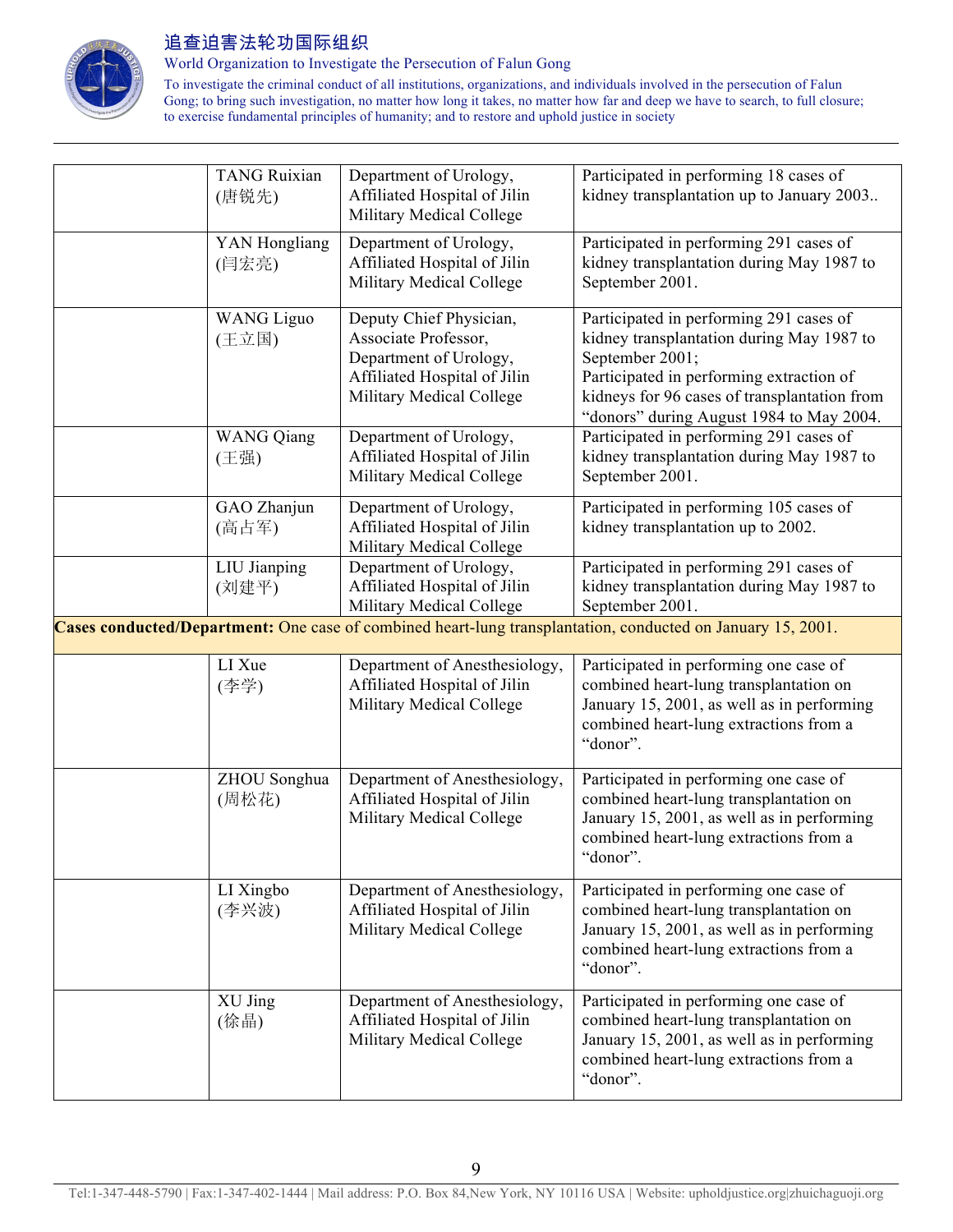

World Organization to Investigate the Persecution of Falun Gong

To investigate the criminal conduct of all institutions, organizations, and individuals involved in the persecution of Falun Gong; to bring such investigation, no matter how long it takes, no matter how far and deep we have to search, to full closure; to exercise fundamental principles of humanity; and to restore and uphold justice in society

|                         | NING Guoli<br>(宁国礼) | In-patinet Center,<br>Affiliated Hospital of Jilin<br>Military Medical College                       | Participated in performing one case of<br>combined heart-lung transplantation on<br>January 15, 2001, as well as in performing<br>combined heart-lung extractions from a<br>"donor". |
|-------------------------|---------------------|------------------------------------------------------------------------------------------------------|--------------------------------------------------------------------------------------------------------------------------------------------------------------------------------------|
|                         | WANG Hui<br>(王辉)    | In-patinet Center,<br>Affiliated Hospital of Jilin<br>Military Medical College                       | Participated in performing one case of<br>combined heart-lung transplantation on<br>January 15, 2001, as well as in performing<br>combined heart-lung extractions from a<br>"donor". |
|                         | NIU Xinhua<br>(牛新华) | Department of Cardiothoracic<br>Surgery,<br>Affiliated Hospital of Jilin<br>Military Medical College | Participated in performing one case of<br>combined heart-lung transplantation on<br>January 15, 2001, as well as in performing<br>combined heart-lung extractions from a<br>"donor". |
| <b>Back to Contents</b> |                     |                                                                                                      |                                                                                                                                                                                      |

 $<sup>1</sup>$  Website, baike, about Hospital 463 of PLA</sup> 《互动百科》解放军 463 医院

<sup>2</sup> National Health and Family Planning Commission of the PRC website, about The List of Hospitals Accredited to Perform Human Organ Transplant (released on August 1, 2013)

 《中华人民共和国国家卫生和计划生育委员会网站》2013 年 8 月 1 日"已批准开展人体器官移植项目的医院名 单"

<sup>3</sup> GUO Hong-xin. Clinical study of 326 cases of kidney transplantation. Medical Journal of Liaoning 2006; 20(5): 293-294.

作者:郭宏欣 (解放军第 463 医院,110042); 《辽宁医学杂志》 2006 年 20 卷 05 期 293-294 页 "肾移植 326 例临床分析"

<sup>4</sup> Website, z.xywy, about Introduction of a physician WANG Honglin in the Department of General Surgery, Hospital 463 of PLA

《寻医问药网》王洪林基本信息

- <sup>5</sup> LI Jia-sheng, ZHAO Dong-xu. Methods of fast combined liver-kidney extractionsfrom donors. Journal of Liaoning Medical University 2007; 28(3): 81. 《辽宁医学院学报》2007年第3期 81-81页共1页 "供体肝肾联合快速切取及分离的方法"作者: 李加生、 赵东旭
- <sup>6</sup> Shenyang Eyes Hospital Ophthalmology Clinc website, about Introduction of the establishment of Eye Bank of Liaoning Provincial Red Cross (released on December 4, 2005) 《解放军第 463 医院激光近视治疗中心》辽宁省红十字会眼库在解放军第 463 医院眼科建立 时间 12-04-05
- <sup>7</sup> Website, sjzsbyy.net, about Introduction of PLA No. 201 Hospital

Tel:1-347-448-5790 | Fax:1-347-402-1444 | Mail address: P.O. Box 84,New York, NY 10116 USA | Website: upholdjustice.org|zhuichaguoji.org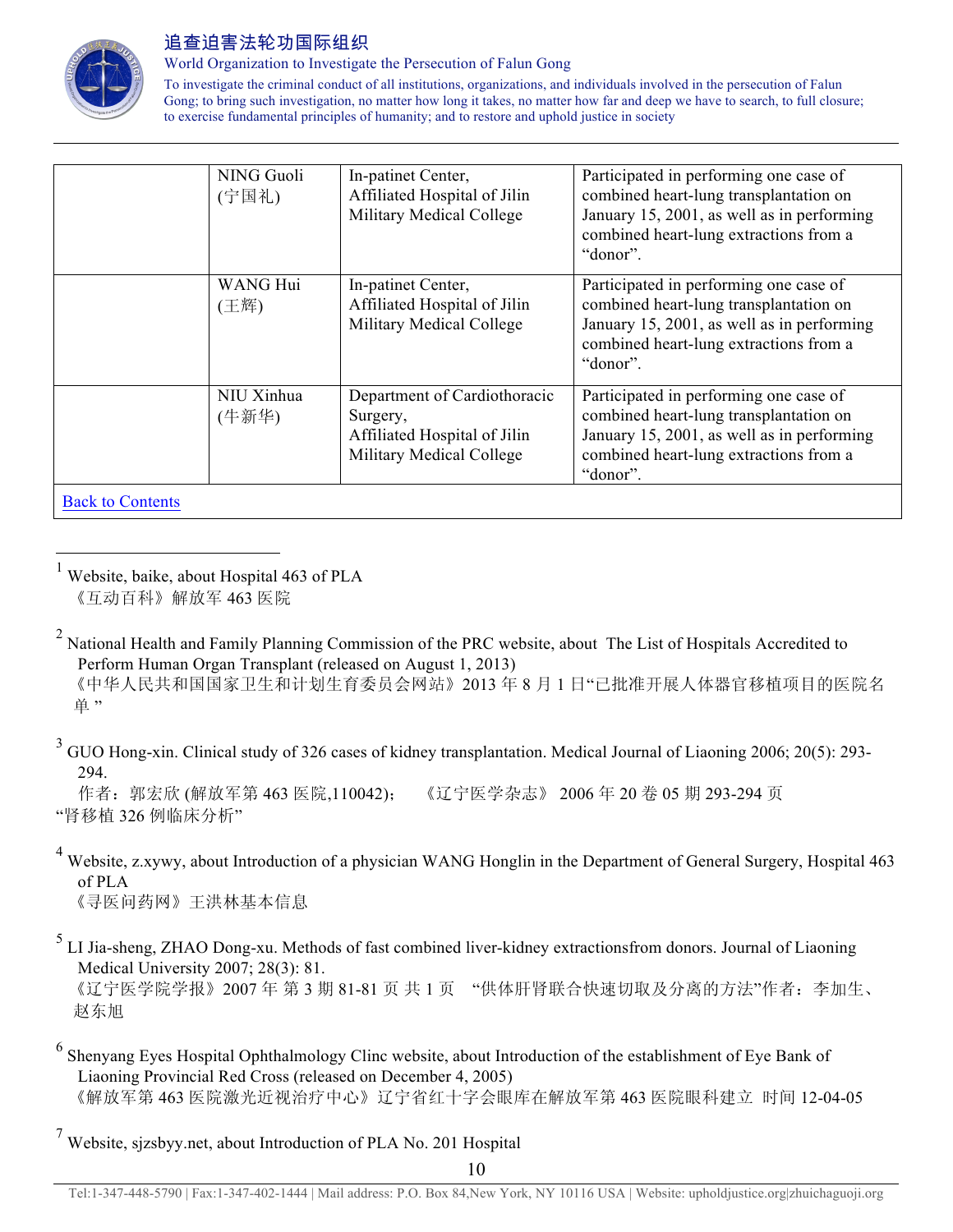

 $\overline{a}$ 

### 追查迫害法轮功国际组织

World Organization to Investigate the Persecution of Falun Gong To investigate the criminal conduct of all institutions, organizations, and individuals involved in the persecution of Falun Gong; to bring such investigation, no matter how long it takes, no matter how far and deep we have to search, to full closure; to exercise fundamental principles of humanity; and to restore and uphold justice in society

《肾病医院网》就医助手 中国人民解放军 201 医院 医院概述

<sup>8</sup> GUO Jiang-ning, TANG Hong-yun, NING Bo, ZHANG Wu-jie. Monitoring of cyclosporine A blood concentration in renal transplant recipients. GUIDE OF CHINA MEDICINE 2010; 8(28): 54-55. 《中国医药指南》2010年8卷28期54-55页(英文期刊名: GUIDE OF CHINA MEDICINE)"肾移植术后患者 环孢素 A 血药浓度监测结果分析" 作者:郭江宁、汤鸿云、宁博、张武杰

Website, clearwisdom.net, Investigating clues: Liaoyang City Hospital Suspected of Involvement in Live Organ Harvesting (December 6, 2007) 《明慧网》调查线索:辽阳市涉嫌活体非法器官移植

- <sup>10</sup> PLA No. 202 Hospital website, Overview (of hospital) 《解放军第 202 医院》医院概况
- <sup>11</sup> Website, baike.baidu, about PLA No. 202 Hospital 《百度百科》解放军第 202 医院
- <sup>12</sup> PLA No. 202 Hospital website, Overview of the Department of Pediatric Urology 《解放军第 202 医院》泌尿小儿外科
- <sup>13</sup> Website, baike.baidu, about PLA No. 205 Hospital 《百度百科》锦州 205 医院

<sup>14</sup> CHEN Rong-shan, GAO Chun-fang, JIN Xiang-yang, WANG Jia, ZHANG Yang, MIAO Huan-yu, ZONG Bin, JI Xiao-ping. Retrospective studies on managing complications following homogeneity variant renal transplantations. PRACTICAL JOURNAL OF MEDICINE & PHARMACY 2009; 26(3): 6-7. 作者: 陈荣山、高春芳、金向阳、王佳、张洋、苗环宇、纵斌、纪小平 《实用医药杂志》2009 年 26 卷 03 期 6-7 页(英文期刊名: PRACTICAL JOURNAL OF MEDICINE & PHARMACY) "肾移植后并发症 13 例防治的 回顾性分析"

- <sup>15</sup> Website, baike.baidu, about Harbin 242 Hospital 《百度百科》哈尔滨二四二医院
- <sup>16</sup> SU Wei-ling PANG Zhuo. Analysis of nursing care for middle-aged and senior recipients before and after kidneytransplantation. HAERBIN MEDICAL JOURNAL 2008; 28(1): 61-62. 作者:苏伟玲、庞卓(哈尔滨二四二医院,黑龙江, 哈尔滨,150066); 《哈尔滨医药》2008 年 28 卷 01 期 61-62 页(英文期刊名: HAERBIN MEDICAL JOURNAL)"中老年肾移植患者术前与术后的护理探讨"
- <sup>17</sup> Website, baike, about Jilin Military Medical College 《互动百科》吉林医药学院
- <sup>18</sup> Website, chn.chinamil.com.cn, about PLA No. 465 Hospital (Affiliated Hospital of Jilin Military Medical College) 《中国军网》465 医院